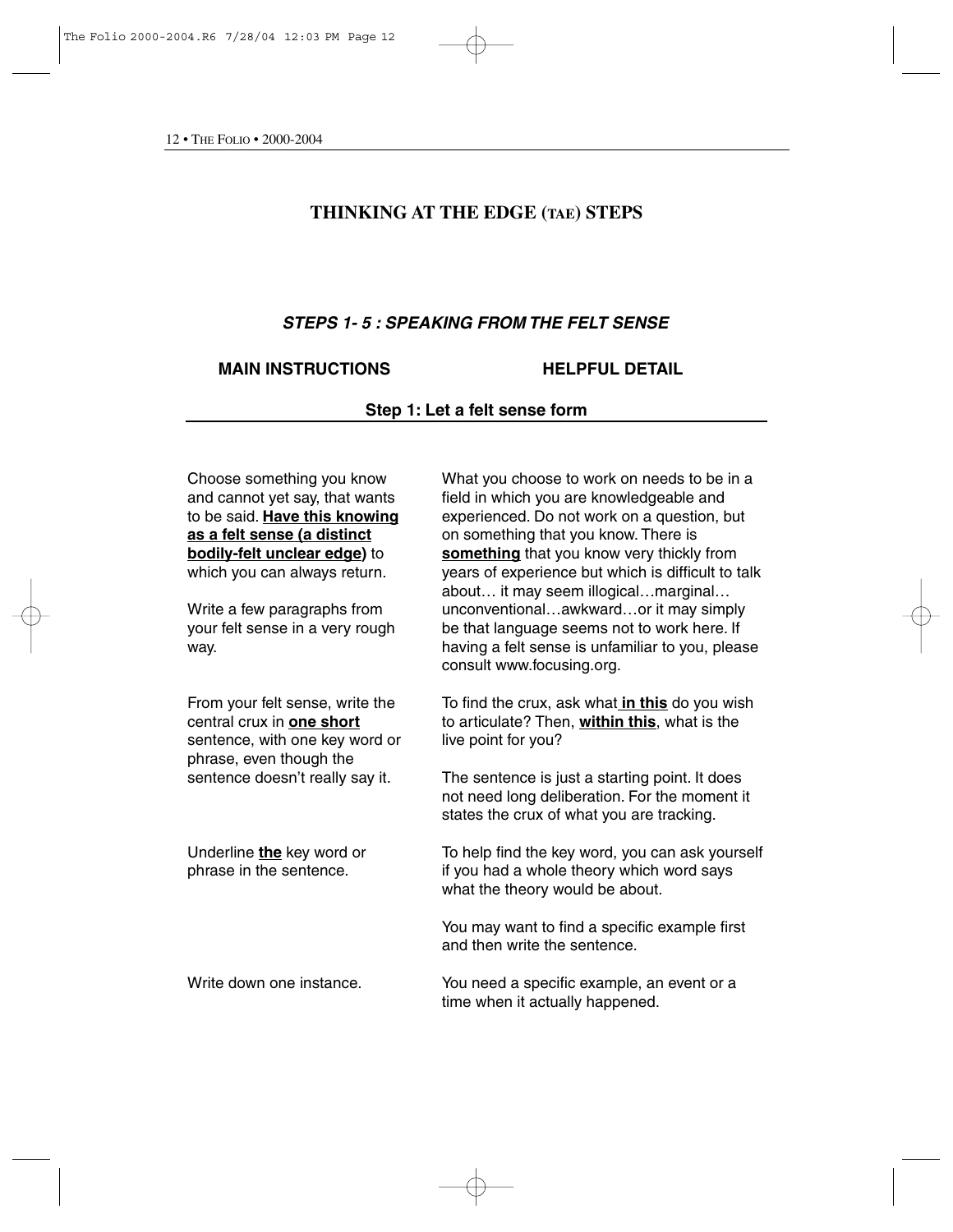# **Step 2: Find what is more than logical in your felt sense**

Find what does not make the usual logical sense and write an illogical sentence.

If you have difficulty writing an illogical sentence, you can write a paradox.

What seems illogical may be the most valuable part. Please assure yourself that you are not dropping this out.

In a paradox something is said to be "x and also not x."

# **Step 3: Notice that you don't mean the standard definitions of the words**

Write the usual (dictionary) definition of the underlined word in step 1 and notice that it is not what you mean.

Take out the underlined word and write your sentence with a blank slot.

Return to your felt sense and let another single word come to say what you mean.

Write the usual definition of the second word.

Return to your felt sense and let a third word come.

Write the usual definition of the third word.

Accept the fact that there is no established word for this knowing.

You recognize, "that's not what I meant." This word would communicate something else. If you are saying something new, none of the words in their usual public meanings will say it exactly.

Make sure it is not just a synonym, but a word with a somewhat different meaning.

When you consider its existing public meaning, you see that the second word does not fit either.

The public meaning of the third word is also not what you meant.

No word fits. None should, if this is new.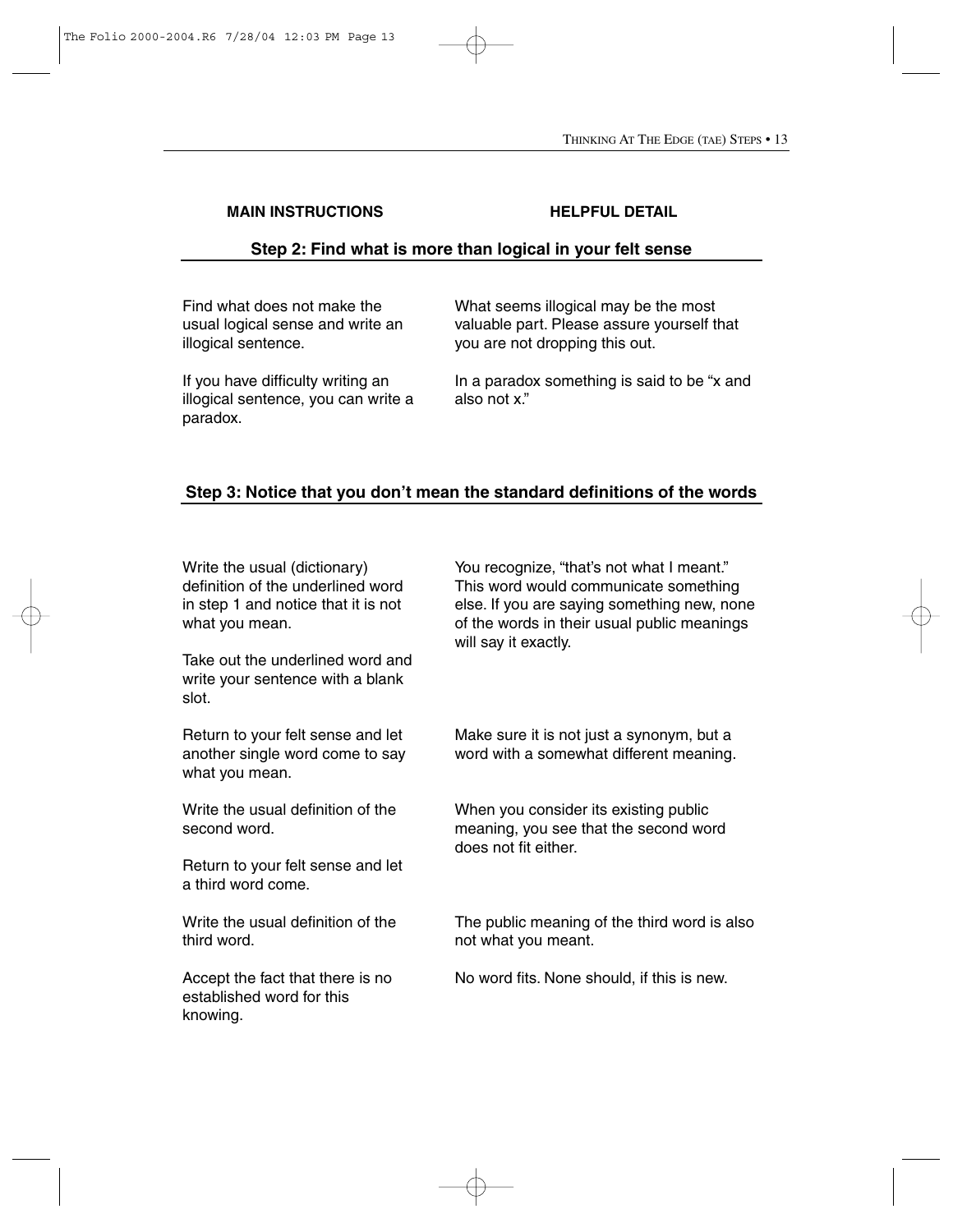**Step 4: Write a sentence or fresh phrase to say what you wanted each of the three words to mean**

Put the original first word back in the slot in your sentence from step 1.

Although you cannot change the public language, you can write a whole fresh sentence or phrase to say what you had wished the single word to mean. Write what you wanted the word to mean, what this word pulls out from your felt sense which the other two do not.

Now put the second word in the slot. Write a phrase or sentence to say what it pulls out from the felt sense.

Do this with the third word.

This time, do not give up your sense. Insist that your sentence does speak from your felt sense. Do not let the word say what it usually says. **Wait until you feel this whole sentence speaking from your felt sense,** even though most people might not understand it so.

You will need fresh new phrases to say what you wanted the word to mean in your sentence. Rather than large public words, let a new phrase come straight from your felt sense.

# **Step 5: Expand what you wanted each word to mean by writing fresh, linguistically unusual sentences**

Using the main words or phrases from step 4, write a somewhat odd sentence or two in order to expand even further what you now mean by each of the words or phrases.

In each of the new sentences, underline what is new and important.

Check whether you used any major public words in step 4. If so make fresh phrases to replace those words. Let what is new and specific in your felt sense express itself into freshly phrased language.Your sentences might make no sense unless they are understood as you mean them. Here are examples of linguistically unusual sentences: "Knowing the rules is a container from which new ways open." "Definitions stop cellular growth." "Be-having shows something it has." If you let your felt sense speak directly, something linguistically unusual can come.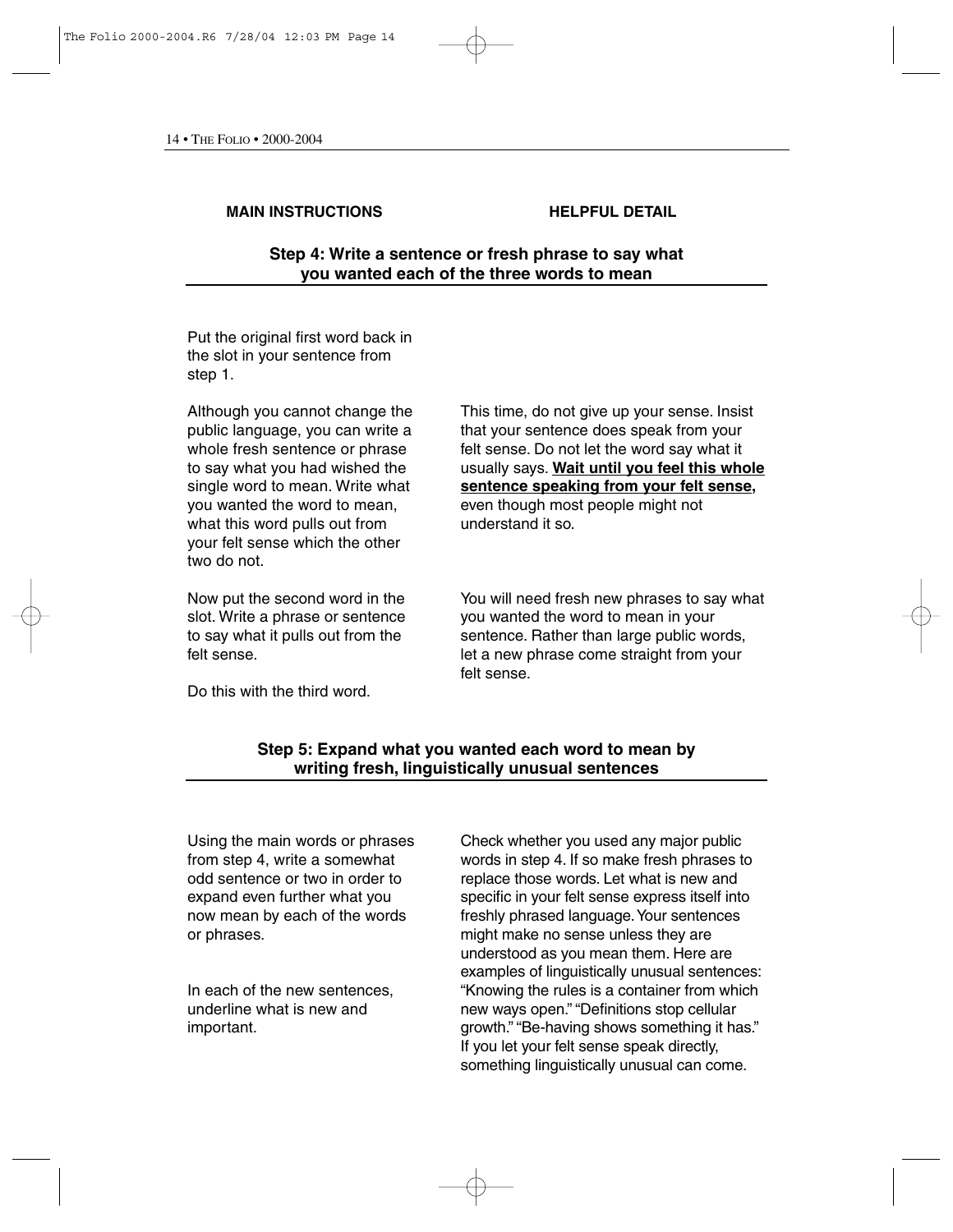Write a "string" of the three original words and the main fresh phrases in the underlined slot in your sentence from step 1. At the end of your string add "... ." Now you have an elaboration of what you are trying to say.

Play with the grammar and order. Eliminate excess words until you have a sentence you like.

The "…" indicates that you are taking the felt sense along with all the words.

# *STEPS 6 – 8 FINDING PATTERNS FROM FACETS (INSTANCES)*

## **Step 6: Collect Facets**

Collect facets, any instances that have actually happened.

Choose three facets and write them with the details which relate to your felt sense. Underline specifics that bring something you might want to keep.

Copy your original facet from step one here. Now you have four facets.

A facet need not illustrate all of your felt sense. A facet can be anything that relates to the felt sense, including times when it came up, what someone said, any incidents even if you cannot tell yourself why they are relevant. Include odd or private things such as "the time the dentist said…." Ask yourself "what has ever happened that has something to do with it?"

General ideas and metaphors are not facets. It isn't an actual event that happened to say "it's like heating something to agitate it."

Any instance is superior to a higher order generalization because it has internal specificity. In any real life event you can discover some complex structures which are actually there.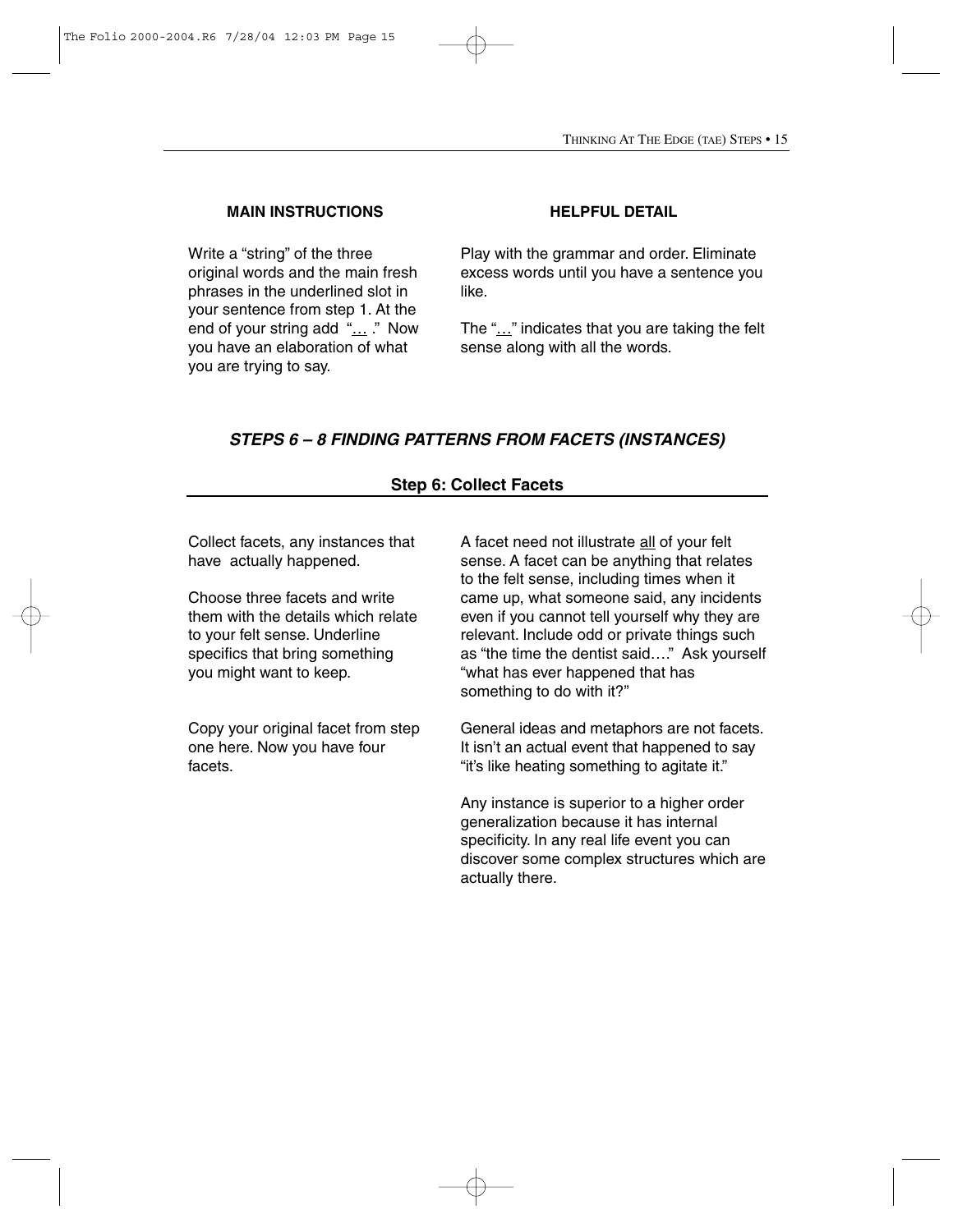## **Step 7: Allow the facets to contribute detailed structure**

### With each facet:

Notice that there are many intricate relationships between details. Find a relationship between some details that is relevant to your felt sense.

Apply this relationship to an entirely different kind of situation.

Then restate this relationship in general terms so that it becomes a pattern which can fit many other situations.

In any actual experience there are relationships between details which can give you a new elaboration. Let each facet give you one specific pattern which you did not have before.

*Example:* The dentist has his thumb in my mouth holding a piece of cotton while he tells me his politics. Children, employees and prisoners are powerless to talk back. The pattern is: Speaking to a person who cannot talk back can be intrusive.

## **Step 8: Cross the facets**

You might want to ask: "What does looking from the second facet let me see in the first facet, that I could not see just from within the first facet?"

Write a sentence to capture any new pattern that you want to keep.

You might already have done this. "Crossing" means attributing the point of one facet to the other. What new aspect of the first facet might become visible if you try to say that it has the same pattern as the second facet?

"Crossing" two things involves considering the one item as if it were an instance of the other. Then you can get something more if you also consider the second as an instance of the first.

If no facet contains the whole central thing, this may be found by crossing them.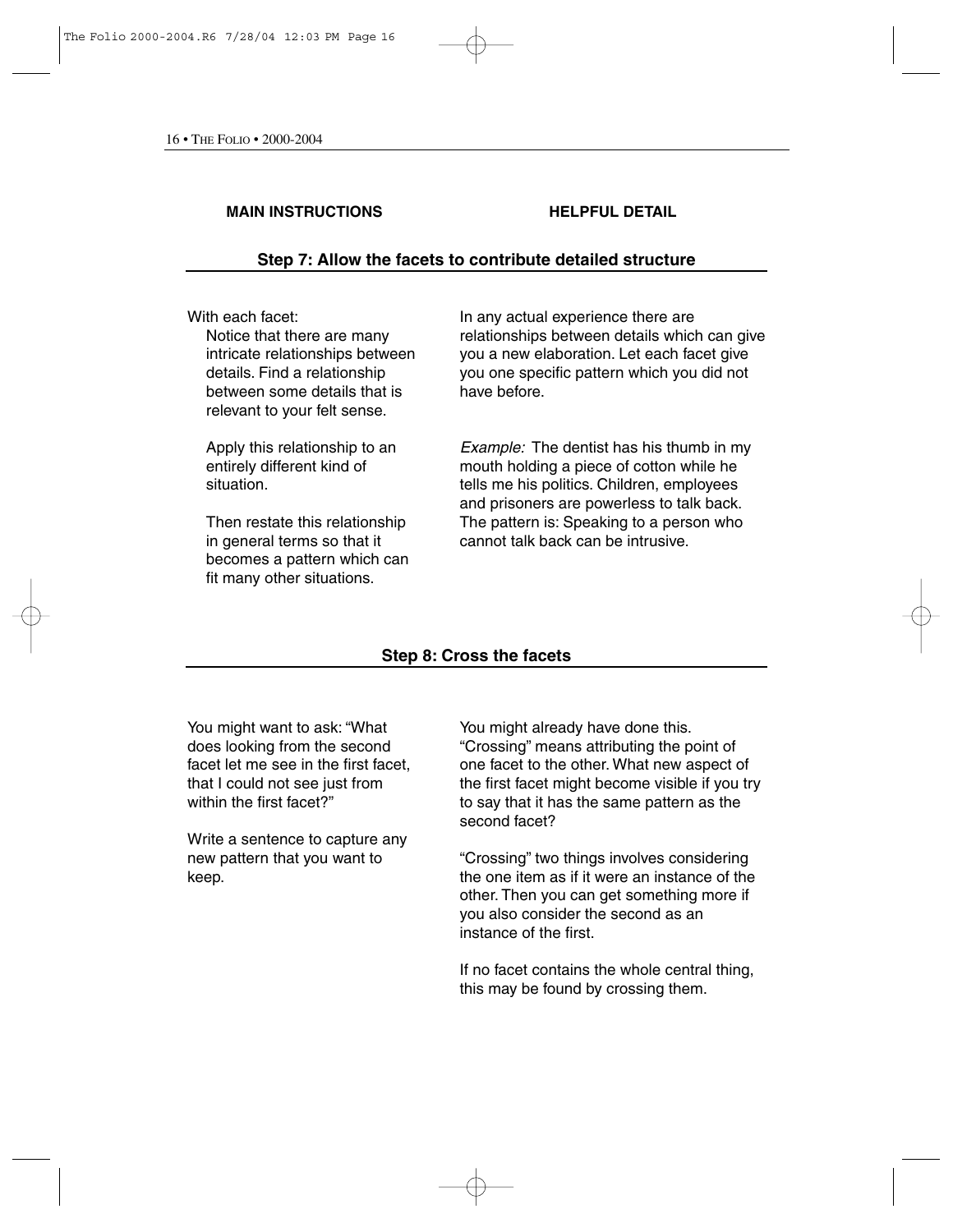# **Step 9 Write freely**

Write freely what you are thinking at this juncture.

This is a free space to write where you have come so far, what you have understood, what excites you.

# *STEPS 10 – 14 BUILDING THEORY*

One purpose of TAE has now been achieved — to articulate an implicit knowing and make it communicable. If you wish, you can go on to build a formal, logical theory.

# **Step 10: Choose terms and link them**

| Choose three words or phrases<br>to be your temporary main terms.<br>Name them "A," "B," and "C."                                                                                                                                                                                                                                  | A term is not a sentence. For example,<br>"something that moves from the inside" is a<br>term. A sentence always has at least two<br>terms, a subject and a predicate.                                               |
|------------------------------------------------------------------------------------------------------------------------------------------------------------------------------------------------------------------------------------------------------------------------------------------------------------------------------------|----------------------------------------------------------------------------------------------------------------------------------------------------------------------------------------------------------------------|
|                                                                                                                                                                                                                                                                                                                                    | Look at your words, phrases and patterns<br>from all of the preceding steps. Make a list<br>of possible candidates for main terms.<br>Choose what feels most important.                                              |
|                                                                                                                                                                                                                                                                                                                                    | Imagine a triangle connecting the three<br>terms. Choose the terms so that most of<br>your territory and your central crux fall within<br>the triangle. Other important ideas can be<br>brought in later at step 12. |
| Now define A in terms of B, and<br>also in terms of C. First write<br>each equation as an empty<br>formula: " $A = B$ ." " $A = C$ ."<br>Replace the $=$ sign with the word<br>"IS." Fill in the words or phrases<br>which A and B and C stand for.<br>Now you have two sentences<br>which might be quite right or<br>quite wrong. | Since the terms arose from the same felt<br>sense, there will be a way in which such a<br>connection is true.                                                                                                        |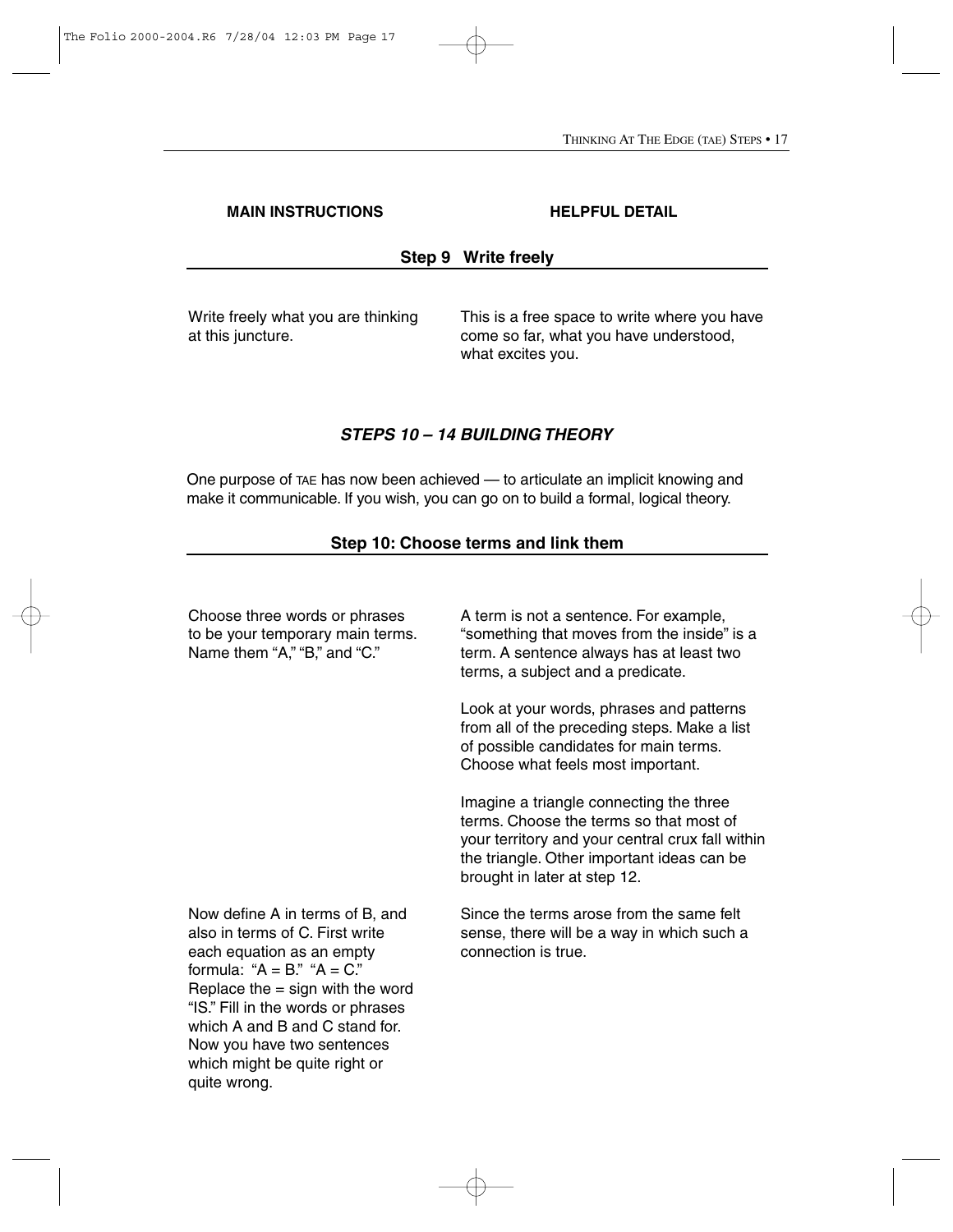If necessary modify the sentences. Keep the word "IS" to hold the place where the new pattern will emerge. Don't fill the relations in with old familiar connections. Insure that you keep the crux of your felt sense.

You can be free to play with many possible sentences that relate the terms. Since  $A = B$  and  $A = C$ . perhaps B is some kind of C, or C is some kind of B, or B which has A in it is in some special way C. You can play with logic that is open, not fixed.

Also without logic, be free to make sentences in which you split up the terms, combine them, or make a new term or two.

You can guide by zeroing in on an "IS" between terms that centrally expresses your felt sense.

End step 10 when the crux of your felt sense is centrally expressed by two or three terms with "IS" between them. If your terms have changed, freshly choose the central terms and name them A, B, and C.

Write them as "A IS B" and "A IS C"

If the sentence is grammatical and true and speaks from your felt sense, let it stand. If not, keep the word "is" (or "are") and add or change as little as possible so that the assertion is true and speaks from your felt sense. For example, instead of "A produces B" you can say "A is something which produces B." If the sentence seems too inclusive, you can say "some A is," "A is at least," "A is one kind of B."

Now you have one true sentence that connects A and B, and one that connects A and C.

Your partner can help by suggesting sentences to relate the terms, so that you can respond more exactly from your felt sense.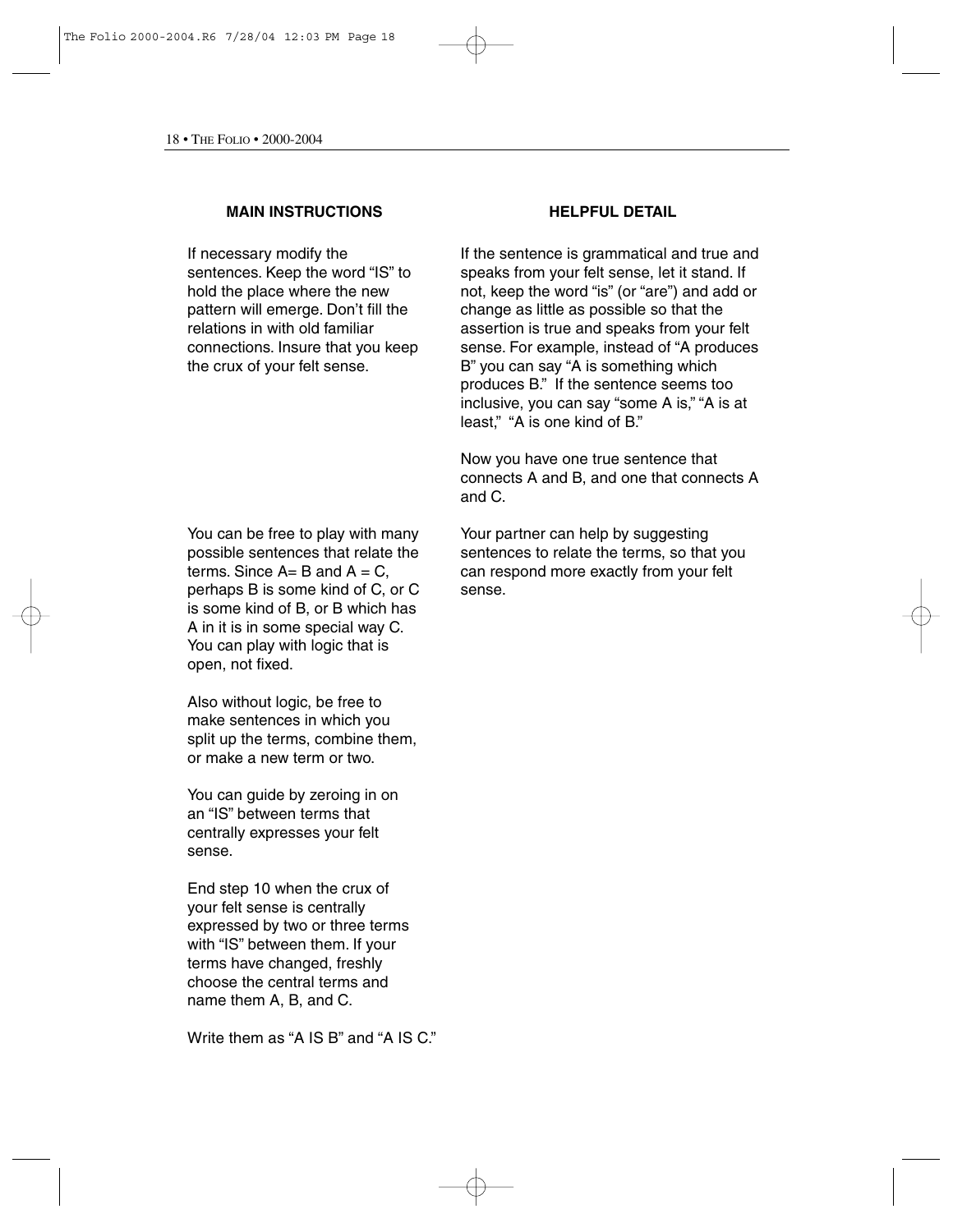## **Step 11: Ask into the inherent relations between the terms**

Add the word "inherently" after the "IS" in each of your two sentences. A IS inherently B. A IS inherently C.You do not yet know what this will turn out to mean.

Now dip into the intricacy of the felt sense to find out why A is inherently B. How are these two things **inherently** connected? What is the **very nature** of "A," such that it **has to be** "B" or **has to be in this relation** to B? Write down what you find. Name the inherent connection. Now you have a link between A and B. This link is a new term.

Do this also with "A IS inherently C."

Since "A" and "B" come from the same felt sense, it will be the case that "A" is **inherently** "B," not only that it happens to be "B."

The inherent link is not something that is already well known in the public space. It is rather your meaning of A which is already something which is B. For example: "What is the ability to wait such that it is inherently something which allows new growth?" The inherent link is **not** the obvious public fact that waiting takes time and time is needed for growing. The inherent link that was found in this example was "waiting is a gift of attention, and the gift of attention is something that makes for new growth." So "gift of attention" is the new term.

This requires entering into the felt sense behind the two terms. Ask "What is A?" "What is B?" You discover some respect in which your meaning of A is already in your meaning of B. There has to be an "**Aha, of course!** A always was nothing but the sort of thing that has to be B."

You may get "A is X, and "aha, I see that B is also X." So via the fact that they are both X, they are inherently related to each other. X is an inherent link between A and B.

A TAE theory is both logical and experiential. The equal sign does not eliminate the different intricacy of each term. That is why equating can be exciting and informative. On the formal logical side the two terms are interchangeable, but on their experiential side the inherent equation is an understanding. It is not really an equation of identical units like  $1 = 1$ .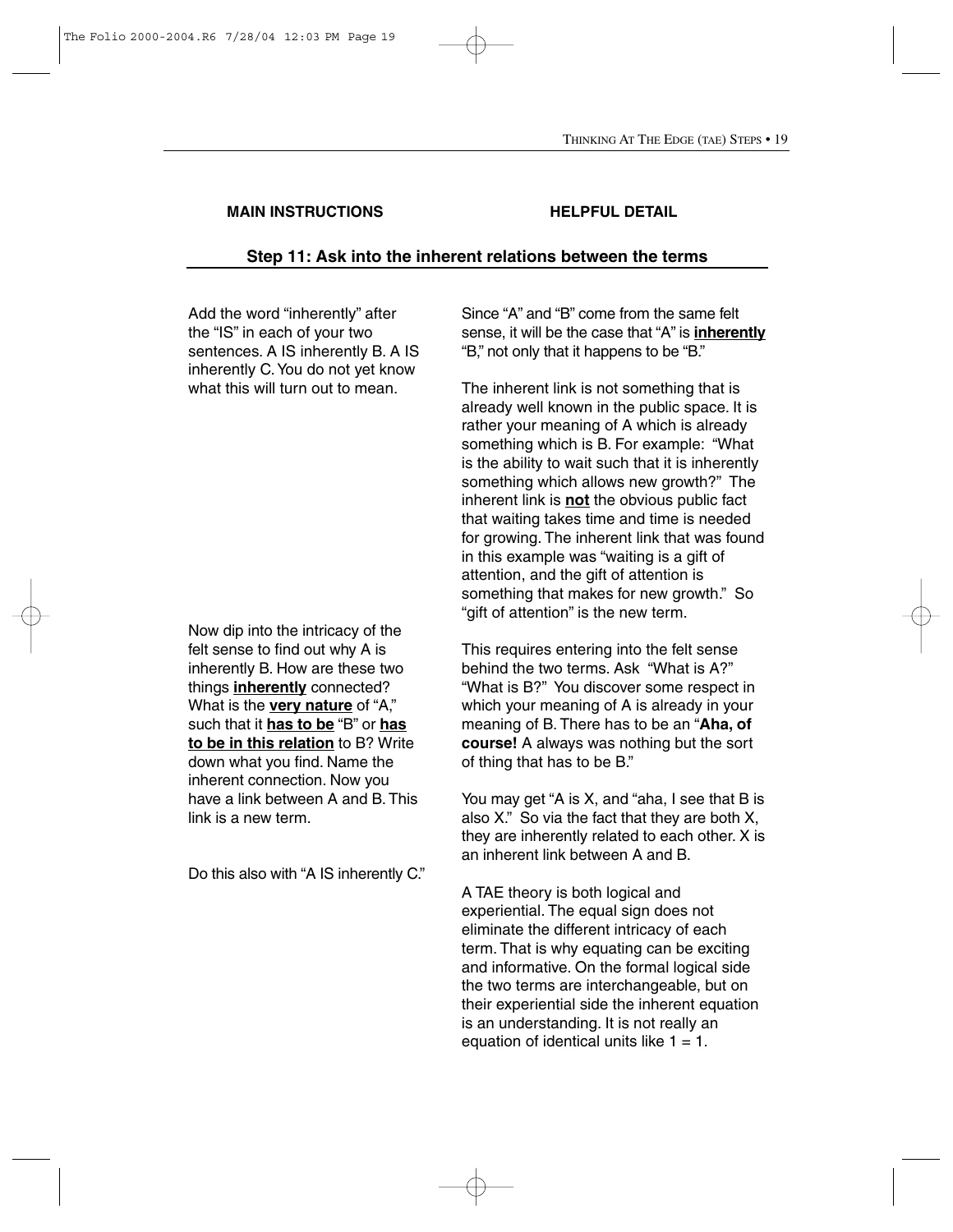### **Step 12: Choose permanent terms and interlock them**

Freshly build your "illogical" crux. Ask yourself how your central crux should be stated using some of the terms and inherent links you found in step 11. Formulate the sentence so that one main term "**IS**" a combination of the other terms that you choose to state your crux.

Now take the term following the "IS" from the above crux statement. Rewrite the crux statement to assert that this second term **IS** some combination of all of the other terms in the statement.

Now do this for the third term. Each term is now defined by a statement which consists of some combination of all the other terms.

Consider each sentence in this rotation. Does it really say what your meaning of that term is? Even though the sentences may seem to say the same thing but in a different order, you will probably find that some of them need more specificity which will enable you to make more inherent link terms in order to express your meaning.

If you have developed more specificity in any sentence, build the additions back into the other statements. How the other terms are now defined includes the changes and additions you have made in any one term. This is one way your theory develops further.

Choose three or four main terms.You will be able to bring in more terms later on.

This is what is meant by "interlocking" your terms. The illogical crux is defined into each term, not just between them.You will end up with sentences in the form of: A **IS** B which **IS** C, B is A which **IS** C, C is A which is B, or some variant of these.

One needs to ask oneself: "Is this really a sensible definition of that term?" This leads to the discovery of more specific meanings and link terms.

Since A IS B which IS C, if you have added D in how you define C, then A is now defined by B which IS C **and D.** So you need to insure that this fits your felt sense of A and B. If it does not, you need to change or add something.You are building new logical relationships between new terms so you do not want to impose the usual relationships.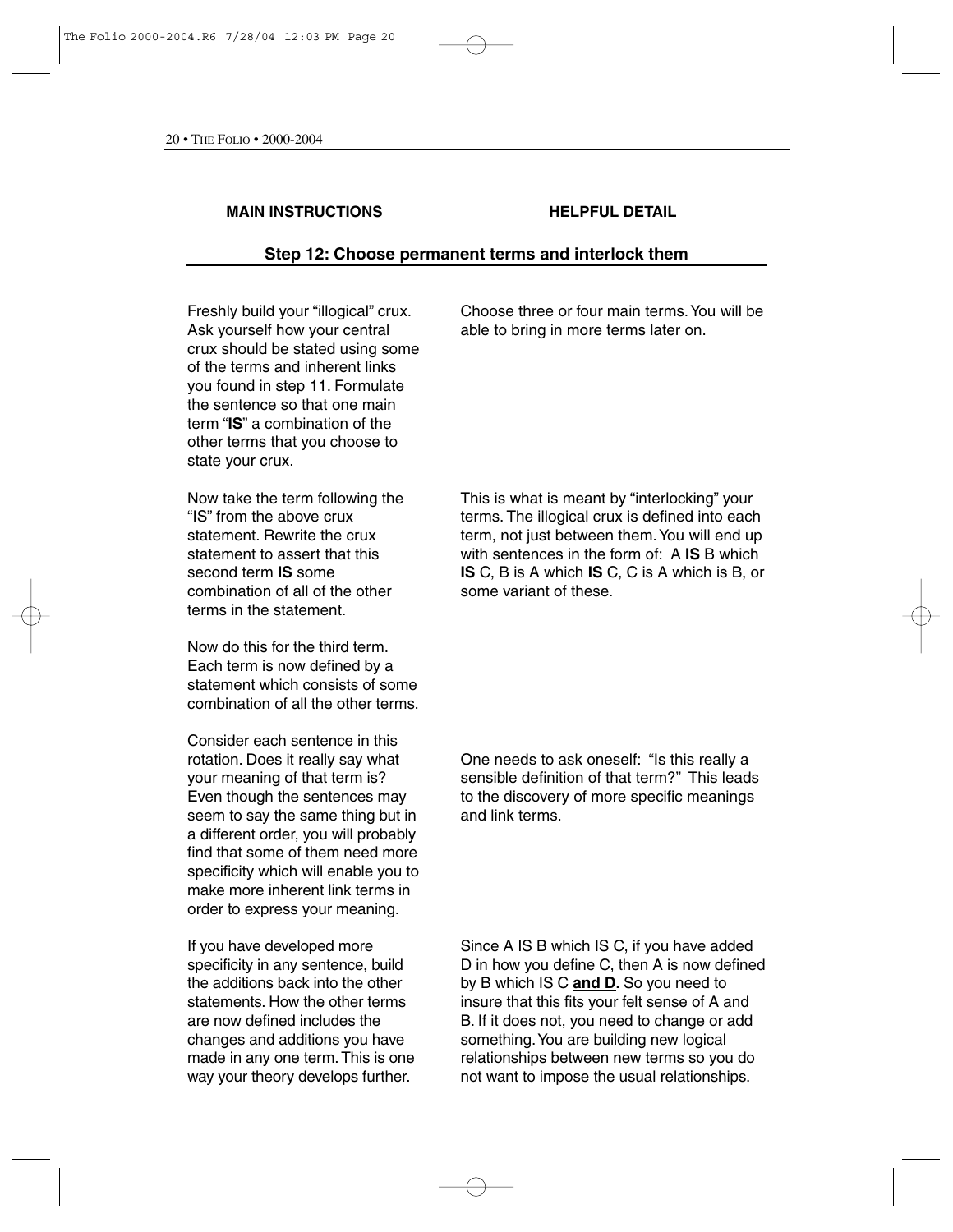Now ask which of the phrases from earlier steps your theory needs next,so it can say what you set out to say. Add these one by one. Derive each from the terms you just defined. "Derive" means to find the inherent relation between the new term and one of the earlier ones. Explain and write the inherent relation.

Now that the terms are logically and experientially linked by your odd pattern you can generate interesting sentences by substituting terms for each other in the following way: If  $F = A$  and  $A=$ B then  $F = B$ . The sentence  $F = B$ . is new. Or if  $F = A$ , which includes G, and  $A = B$ , then  $F = B$ , which includes G.

By substitution you can develop the inferential power of a formal progression of sentences to lead to conclusions. The conclusions may or may not be acceptable to your felt sense. If they are not acceptable you must re-enter your felt sense to make a further distinction. In this way the power of logic and experience help elaborate your theory.

Repeat these instructions as many times as necessary to bring

Once you have a term, keep it the same for every occurrence of that term. The logical power depends on the terms staying the same. Later you can create many differently worded versions, for instance in letters, papers, or conversations.

There is an excitement because you can see you are going to be able to derive and define each next thing from your theoretical nucleus. The pattern of your theory enters into each new term and may provide internal explanations of it.

Each new term becomes inherent in each of the other terms through their logical linkage. Check to see if this accords with your felt sense.

Some substitutions may surprise you and extend your theory. When you obtain a new sentence but it seems wild or false, pinpoint what seems wrong and make a change **without losing what was new.** For example, suppose by substitution you get F is B. This might seem ungrammatical and false but it can be exciting to rethink the nature of "B." Might "B" have this odd patterning? How might that be true of "B"? Then — aha! — it might suddenly emerge for you that this is indeed so! It might say more about the nature of "B" than is generally known.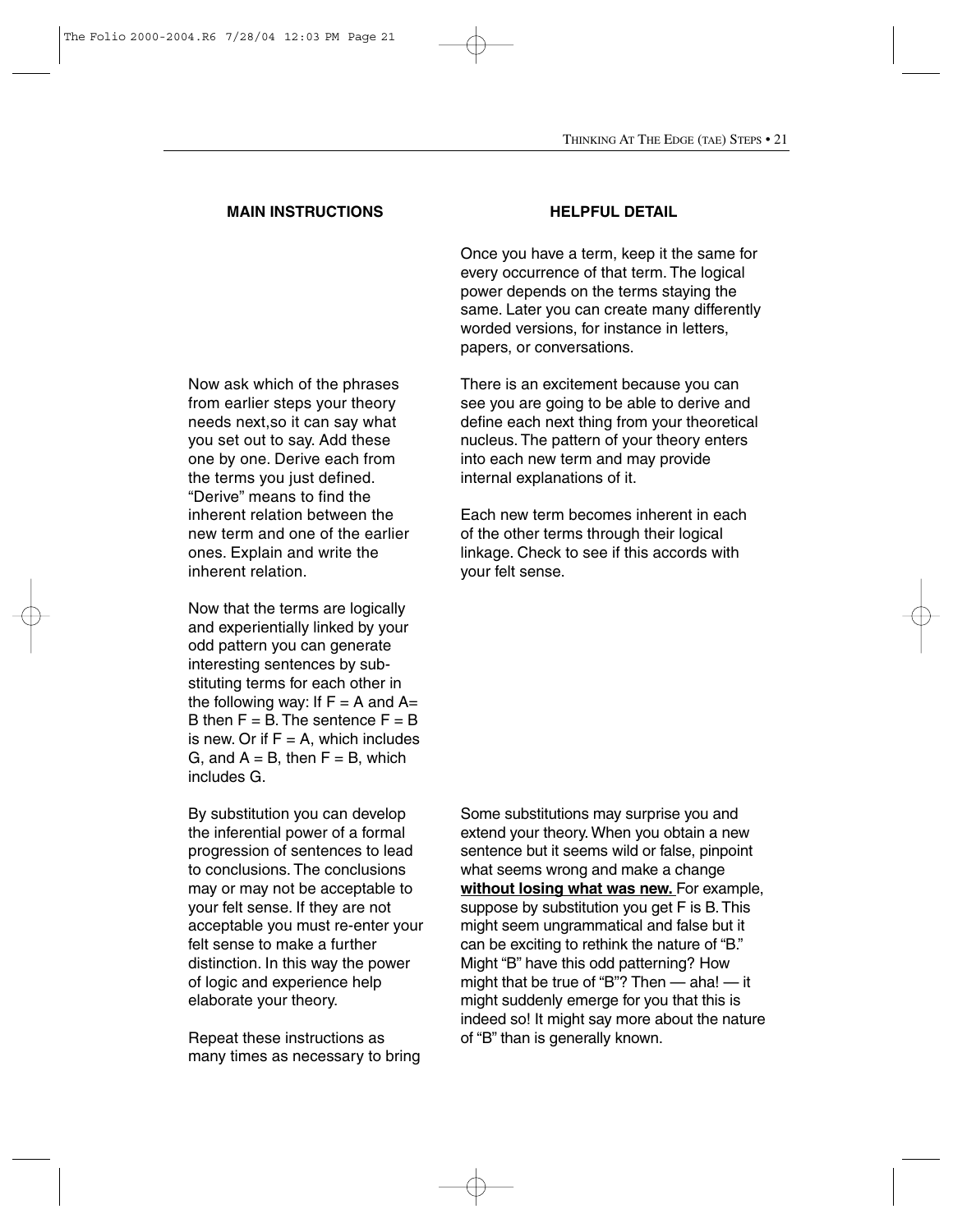in the terms you need from the earlier steps.

Less formally, some of the words and phrases which you have not yet used can be grouped under one or another of the main terms to which it could be equivalent. You can then substitute them into your odd pattern, to generate more sentences which logically follow. In this way you can immediately make many statements which are generated by your new pattern.

Once a logical system exists, its inferences are "formal," which means the inference happens from the logical connections regardless of the content. If your terms lead to a logically tight inference which your felt sense will not accept, some change is needed. Small changes or additional terms at that point will usually correct it. If not, then the logical system has to be reopened. Otherwise keep the logical system closed so that it can operate. When the system operates **both** logically **and** in accord with the felt sense then its further "formal" inferences can be powerful, surprising and significant.

## **Step 13: Apply your theory outside your field**

This step is an intermission.

The new pattern in your terms can serve as a model. Apply just the pattern to one or more large areas such as art, religion, education, metaphor.

Write a sentence with the form: Something about  $\qquad \qquad$  (an aspect of some topic) is like (your pattern). Now wait for something to leap up which makes the sentence true. Write an explanation of what you find.

Any small topic or event might also be understandable in an interesting new way through your theory.

How might your pattern allow you to say something about human nature, or society, the state, groups, interpersonal relations, the physical sciences, truth, beauty, ethics, writing, sexuality, language — any large idea?

In the dentist example in step 7, the pattern applied to education might be: non-intrusive education requires an active role for students.

For example: "Something about learning (a topic) is like the inside having two outsides (the pattern).

We know that the pattern you have articulated can happen in human experience because it did happen in your facets. Applying your theory may reveal something that is or should be true.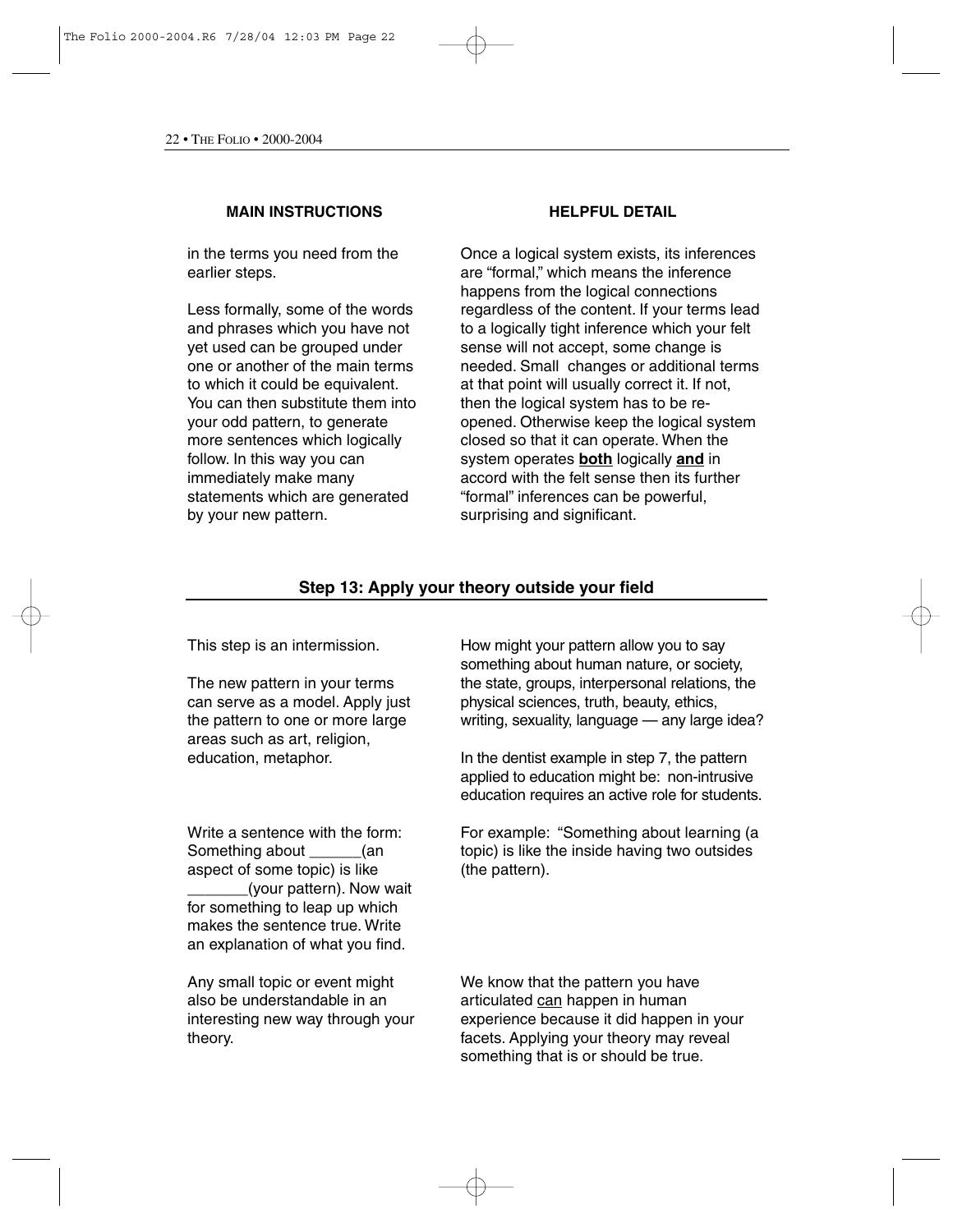### *(Main Instructions) (Helpful Detail)*

## **Step 14 Expand and apply your theory in your field**

This is the serious development of your theory. It may continue for years. To expand your theory you can ask: what next question arises, or to what further understanding might the theory lead, or what closely related factors are not covered?

Add inherent links if necessary so that the further terms you add become derived.

After a new term is linked, see by substitution what your other terms are able to say about it.

You can expand your theory further and further in this way.

Apply your theory to any related areas or observations in your field which you would like to be able to explain or clarify. Where might your theory make an important difference? Freshly define this in the terms of your theory.

If your theory implies something you don't mean, what further term or distinction would correct it?

Recalling an actual instance may help you formulate a new distinction.

Once a theory is developed, further distinctions and implications follow without you inventing them. Then you ask, "What is this?" You may suddenly realize you have derived an important thing which you had not even wondered about.

Sometimes your theory refuses something which is expected or which would be elegant or neat. Since the theory emerges from the intricate connections implicit in the felt sense, when it "talks back" it has reasons you can find.

Your novel pattern can restructure any specific aspect of your field.

You are creating new concepts. Do not let fixed definitions or old ways of thinking limit what you say, even if your topic falls under a large category with a well established view. Do not hesitate to restructure it, as you did with a large area in step 13. We call such restructuring a "reversal" of the usual way in which anything new and specific tends to be quickly submerged under the existing assumptions about the larger topic. Rather, for example, one specific concept about apes may require a restructuring of Zoology as a whole.

People sometimes believe that their new theory "must be" what some older existing